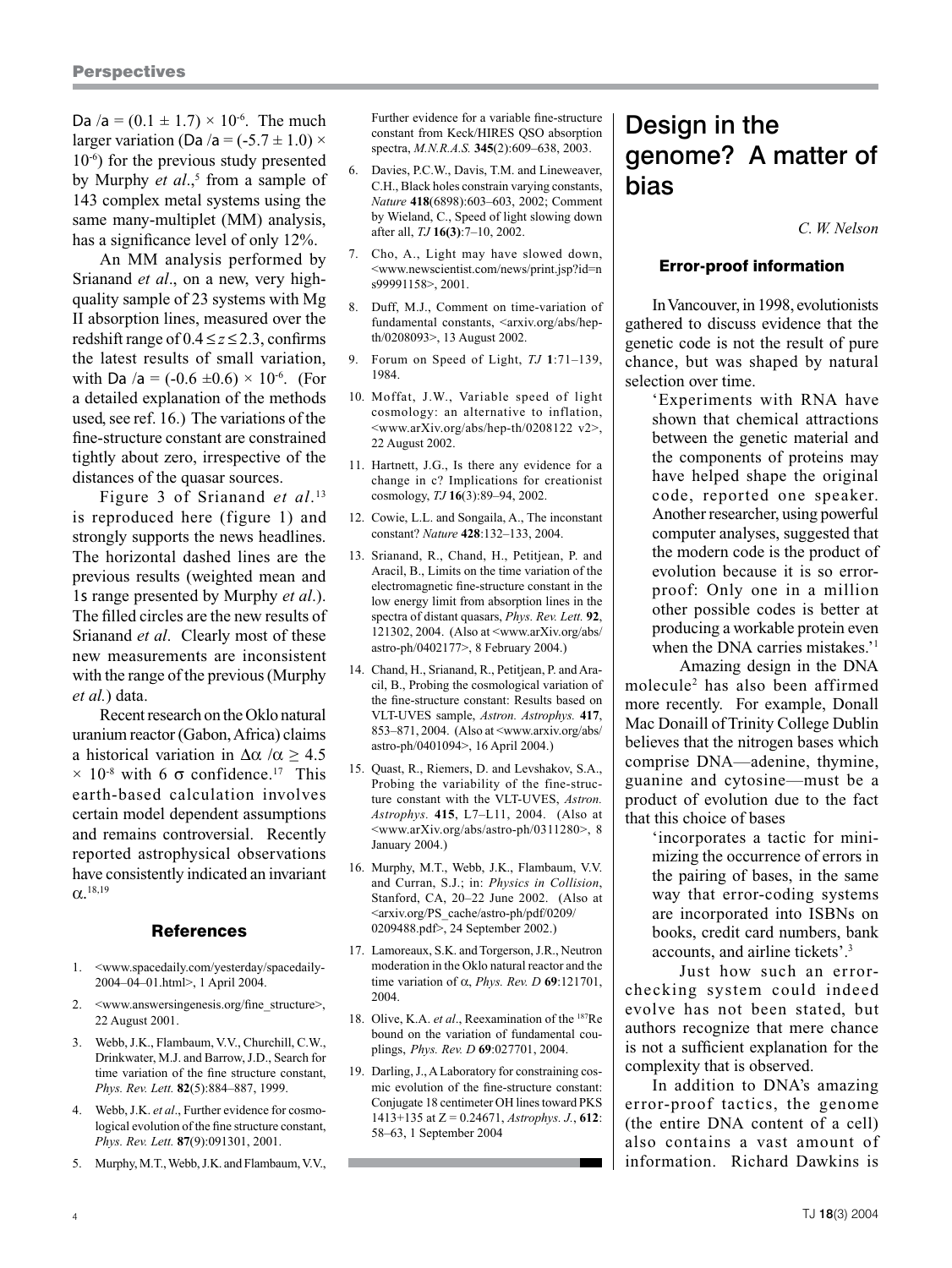well known for stating that 'there is enough information capacity in a single human cell to store the *Encyclopaedia Britannica*, all 30 volumes of it, three or four times over'.4 In fact, geneticist Gary Zweiger believes that 'Although most biology textbooks fail to mention it, information is as fundamental and unique to life as either metabolism or reproduction.'5

Some, however, may think the idea of DNA as a book which contains actual information is strictly metaphorical. Contrary to this opinion, Matt Ridley writes that

> 'The idea of the genome as a book is not, strictly speaking, even a metaphor. It is literally true. A book is a piece of digital information, written in linear, onedimensional and one-directional form and defined by a code that transliterates a small alphabet of signs into a large lexicon of meanings through the order of their groupings. So is a genome. The only complication is that all English books read from left to right, whereas some parts of the genome read from left to right, and some from right to left, though never both at the same time.'6

# No junk in the genome

Despite this evidence, the majesty of DNA has lately fallen under attack. For example, it has been claimed that most of the human genome is merely junk, having no influence on the coding of proteins. Pseudogenes, one type of this so-called 'junk DNA', are thought to be functionless genes that once had a function but have since lost it. This assertion has not proven true, however. In a recent study by Woodmorappe, it was found that pseudogenes have many possible functions, including gene regulation: 'a processed pseudogene located near a suitable promoter could produce antisense RNA, thus potentially regulating its parent gene.<sup>7</sup> Of course, a very small amount of junk DNA would be expected in a creation model (resulting from harmful mutations after the Fall), but nothing near the magnitude that is claimed.

Another example of junk DNA includes introns within DNA. During transcription, mRNA (messenger RNA) is made from the DNA in the nucleus of the cell (this sequence is later matched with transfer RNA anticodons in order to form a protein). However, the parts of DNA called introns interrupt the stretches of DNA that actually code for protein, which are called exons. In transcription, these introns are deleted and exons combined to form the mRNA copy in a process known as splicing.

Since introns do not code for proteins (presumably), they are thought to be useless junk left over from evolution. But this isn't exactly true, either; for example, introns can allow alternative splicing,<sup>8</sup> possibly resulting in a splice variant that differs from the original protein only slightly but has an entirely different function.<sup>9</sup> Additionally,

'researchers have found that an intron mutation causes the disease *ataxia-telegiecstasia*. Deletion of just four nucleotide "letters" from the middle of a 69-nucleotide intron disrupts the splicing process. The intron is not spliced out, so the final, edited, mRNA has the extra sequence incorporated, resulting in the manufacture of a defective protein.'10

Because a mutation in the intron is actually harmful, the intron cannot only be junk. Woodmorappe<sup>11</sup> mentions a number of other possible functions, including the idea that introns may act as 'islands' of DNA that are used for the encoding of noncoding RNA (that is, RNA which is not translated into protein, but instead performs various regulatory roles; for example, rendering other RNA useless). Introns can function as binding sites for proteins, or simply as space needed between exons—they are certainly *not* without function.<sup>12</sup>

## Molecular complexity

New discoveries broaden our knowledge about life's complexity all of the time. For example, it is known that the cell uses an extremely efficient

repair system to correct nearly all its copying mistakes in DNA, without which life would be threatened.<sup>13</sup> It has recently been discovered that the protein AlkB in *E. coli* actually repairs *both* DNA *and* RNA. It seems that

'… repairing RNA may be more efficient than destroying it and starting again. Ribosome assembly is a complex, energyintensive process, and it is not hard to imagine that the thrifty repair of damaged rRNA [ribosomal RNA] would be preferable to disassembling or discarding an entire ribosomal particle. Likewise, it takes several hours to produce full-length mRNA copies of large genes, so the repair of damaged copies might make energetic sense.'14

The complexity and elegance of life becomes increasingly more amazing, especially when the seemingly less-complex bacteria are considered. Dr Kim M. Risley points out that coupled transcription and translation add weight to the case for design:

> 'Many bacteria live in environments that are constantly changing. Because of their small genome size and the need to rapidly adapt to their metabolic and environmental needs, many types of bacteria, including the well studied *E. coli*, use a process called coupled transcription and translation. Coupled transcription and translation is a mechanism that allows for rapid bacterial gene expression by allowing ribosomes to attach to the mRNA before its synthesis is totally complete. This is in direct contrast to multicultural organisms, such as humans, where mRNA synthesis is completed prior to ribosome binding. Bacteria use coupled transcription and translation to synthesize proteins that are needed immediately, without having to wait until the entire mRNA message is completely synthesized. This event saves the bacterial cell crucial time when major shifts in